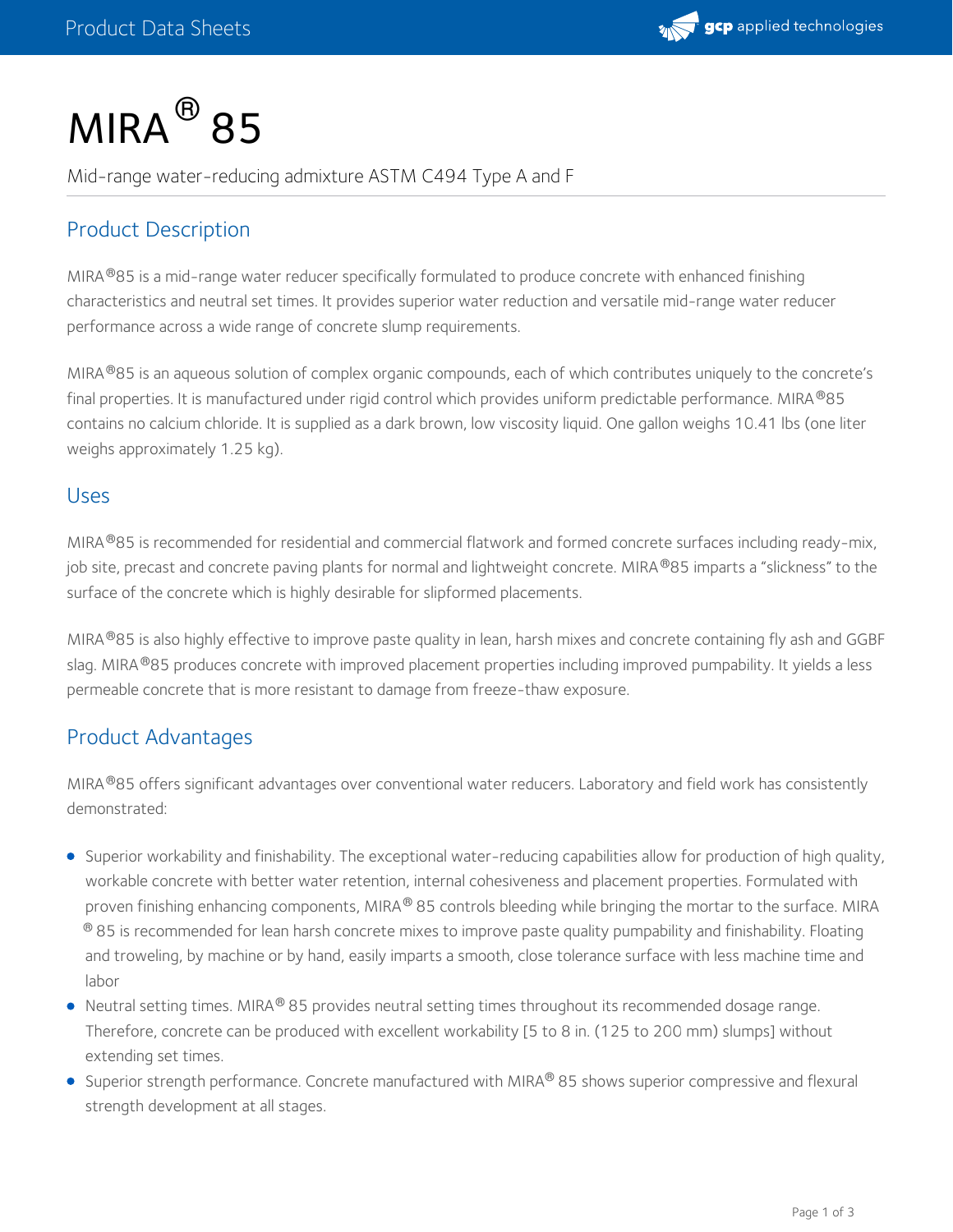

## Addition Rates

The typical addition rate range of MIRA®85 is 3 to 12 fl oz/100 lbs (195 to 780 mL/100 kg) of cementitious material. Addition rates may vary depending on materials, job conditions and desired performance characteristics. Please consult your GCP Applied Technologies representative for information and assistance.

## Compatibility with Other Admixtures and Batch Sequencing

MIRA $^{\circledR}$ 85 is compatible with most GCP admixtures as long as they are added separately to the concrete mix, usually through the water holding tank discharge line. In general, it is recommended that MIRA  $^\circ$ 85 be added to the concrete mix near the end of the batch sequence for optimum performance. Different sequencing may be used if local testing shows better performance. Please see GCP Technical Bulletin TB-0110, Admixture Dispenser Discharge Line Location and Sequencing for Concrete Batching Operations for further recommendations.

Pretesting of the concrete mix should be performed before use, as conditions and materials change in order to assure compatibility, and to optimize dosage rates, addition times in the batch sequencing and concrete performance. For concrete that requires air entrainment, the use of an ASTM C260 air-entraining agent (such as DARAVAIR $^\circ$ or DAREX $^\circ$ product lines) is recommended to provide suitable air void parameters for freeze-thaw resistance. Due to a synergistic effect between MIRA®85 and air-entraining agents, the amount of air-entraining agent may be reduced by 25 to 50% when added to concrete that contains MIRA®85. Please consult your GCP Applied Technologies representative for guidance.

## Packaging & Handling

MIRA $^{\circledR}$ 85 is available in bulk, delivered in metered tank trucks, or in totes and drums.

MIRA $^{\circledR}$ 85 will freeze at approximately 18°F (-8°C), but will return to full strength after thawing and thorough mechanical agitation.

## Dispensing Equipment

A complete line of accurate, automatic dispensing equipment is available. MIRA®85 may be added to the concrete mix on the sand or in the batch water.

## Specifications

Concrete shall be designed in accordance with Standard Recommended Practice for Selecting, Proportions for Concrete, ACI 211.

This water-reducing admixture shall be a mid-range waterreducing admixture such as MIRA®85 as manufactured by GCP Applied Technologies. The admixtures shall not contain calcium chloride. It shall meet the requirements of Specification for Chemical Admixtures for Concrete, ASTM C494 as a Type A (Water Reducing) and Type F (Water Reducing, High Range) admixture. Certification of compliance shall be made available upon request.

The admixture shall be delivered as a ready-to-use liquid product and shall require no mixing at the batching plant or at the job site.